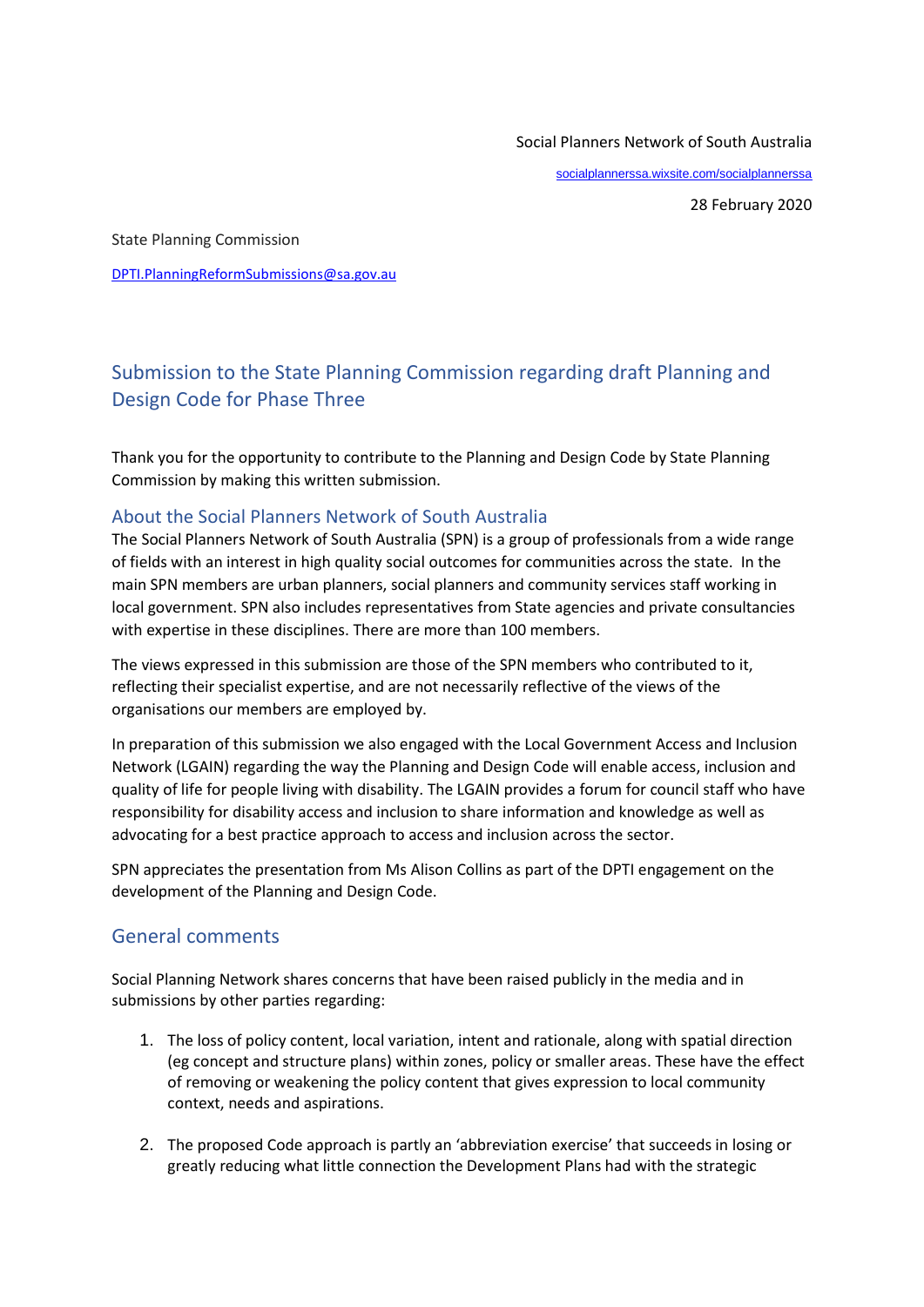directions and, importantly, any sense of historical planning progression. The valuable normative planning /place-making and good design aspects of what the community has agreed should, or should not occur, appears greatly reduced in the Code.

3. The difficulty of understanding planning policy that has been written for an electronic system but presented in paper format. This has made it difficult for communities and practitioners alike to interpret the proposed policy content. This also risks the Community Engagement Charter not being satisfied re fit for purpose engagement.

## Comments on policy content of the Code

We have noticed the following points that have a bearing on the way development process and planning controls contribute to achieving desired social outcomes such as inclusion, safety, health and wellbeing, affordable and convenient living, housing choices, equitable distribution of opportunity, encounter and social diversity in South Australia's cities, towns, suburbs and places.

#### Aboriginal Connection to Land

SPN notes the scope of the Code is like for like transition. We also note the Commission's acknowledgement of Aboriginal connection to land. Whilst it maybe beyond the scope of the Code, SPN affirms the value of recognising in appropriate ways Aboriginal connection to the land of what is now called South Australia.

We ask the Commission consider dual naming or naming within the Code that uses already recognised Aboriginal names of places. The City of Adelaide has numerous dual named locations, as but one example.

Recognition of our First Nations should not be beyond the remit of a statutory planning document that applies to land, and so adroitly impacts how land valued by Aboriginal peoples for so long is developed.

#### *Recommendation:*

SPN recommends that the Commission consider dual naming or naming within the Code that uses already recognised Aboriginal names of places.

#### Residential Development

Social Planners Network supports the intention to increase housing choice and affordability through enabling greater diversity of housing forms, including ancillary accommodation (akin to dual occupancy) in residential zones, whilst improving the quality of housing and the public realm.

We note the Code proposes explicit policy to seek on site landscaping and greening. This is critical for increasingly highly built sites and streets to increase amenity, visual softening, local biodiversity, and to assist cooling. These assist people to be outside more with the associated health benefits and also the increased opportunity for social interaction. This is increasingly important given the high rates of loneliness and associated mental health issues. The high cost of cooling houses by mechanical means and the impact of heat waves make these policies essential for both affordable living and public health.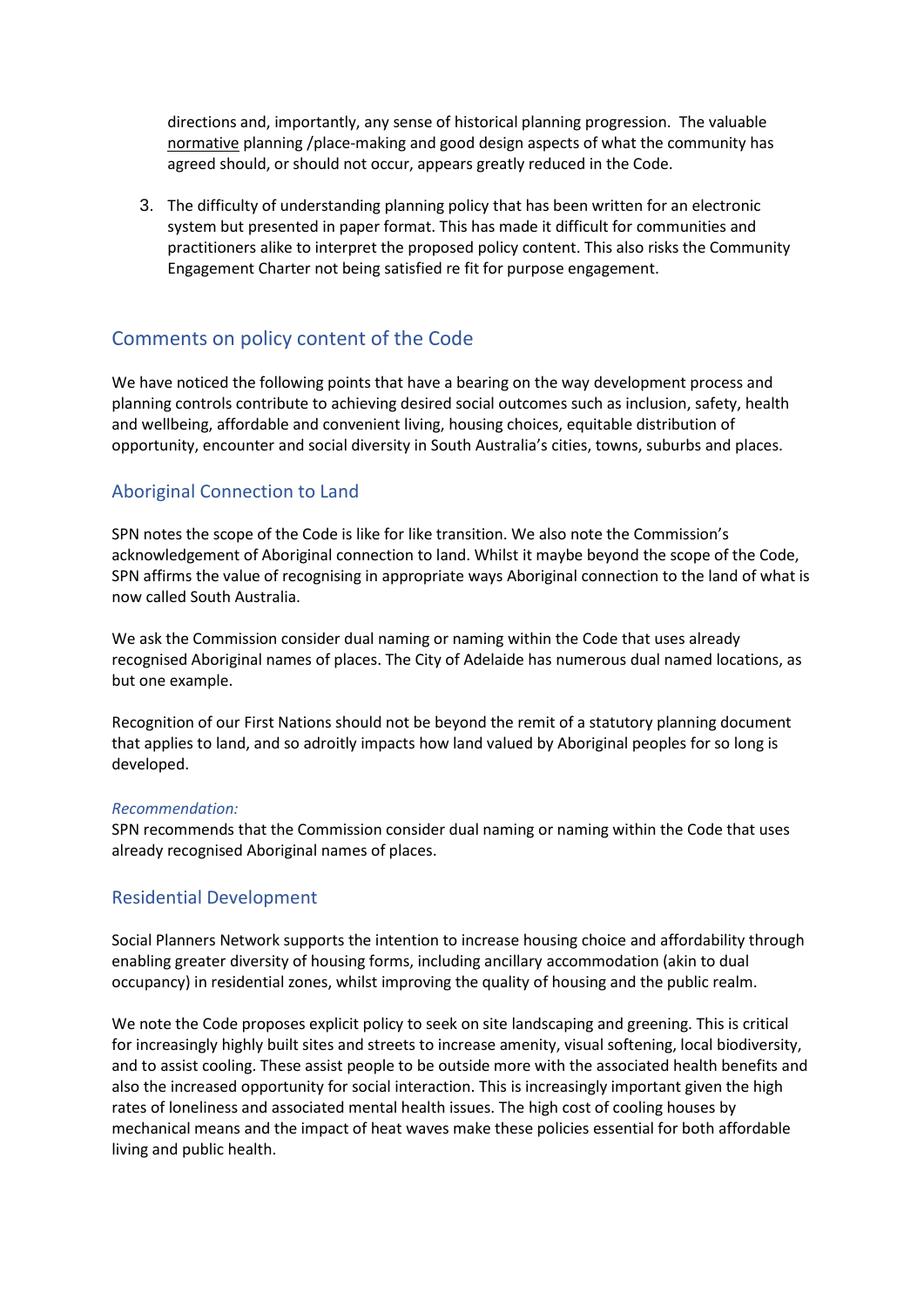We note the Code proposes that new dwellings have windows and doors that face a street or public place, and for windows and other design features that provide informal surveillance over streets and public spaces. We affirm these design outcomes are important for liveable streets and spaces. We note that dwelling frontages dominated visually by garages are poor in terms of the life of streets and the Code's policies seeking better outcomes should be continued with.

We support the intent of these policies and affirm that the intent should be operationalised in practice through ongoing guidelines, championing of the outcomes by political and civic leaders, and consideration of information and guidelines to assist less informed developers – some of whom are 'mum and dad' investors – to make sensible building and site design choices where they have some understanding of the wider benefits.

## Crime Prevention

It seems that there is less policy promoting aspects of CPTED in the draft Code than in previous Development Plan policy from the SA Planning Policy Library. Examples of SAPPL content that appears not to have made it into the draft Code (eg in the 'Design in Urban Areas' module) include:

PDC 3: robust environment resistant to vandalism and graffiti PDC 4: lighting in public spaces PDC 6 (a-c): landscaping that discourages crime PDC 8: avoidance of access between roofs, balconies and windows of adjacent buildings PDC 10: avoidance of pedestrian entrapment and movement predictors

Furthermore, there appear to be tensions between policies in Design in Urban Areas regarding safety and the provisions for fencing that allow solid or only partially permeable front fencing up to 1.8 m. This could reduce the level of passive surveillance of residential streets.

Appropriate design of the public realm plays an important role in reducing opportunities for crime. The loss of this policy content has potential for negative impacts on community safety.

#### *Recommendation*

SPN recommends that the Crime Prevention Though Environment Design policy content from SAPPL be reinstated in the Code.

## Universal Design

There is not enough detail, or adequate quality direction, on Universal Design for access and inclusion in the draft Code to give adequate expression to the High Quality Design Principles described in the PDI Act:

*Built form and the public realm should be designed to be inclusive and accessible to people with differing needs and capabilities (including through the serious consideration of universal design principles)*

Nor does the draft Code satisfy the 'Principles of Good Planning' on page 22 of State Planning Policies:

*"Built form and the public realm should be designed to be inclusive and accessible to people with differing needs and capabilities (including universal design practices)".*

The 'Design Quality' content of State Planning Policy 2 does not appear to have been sufficiently considered in drafting the Code: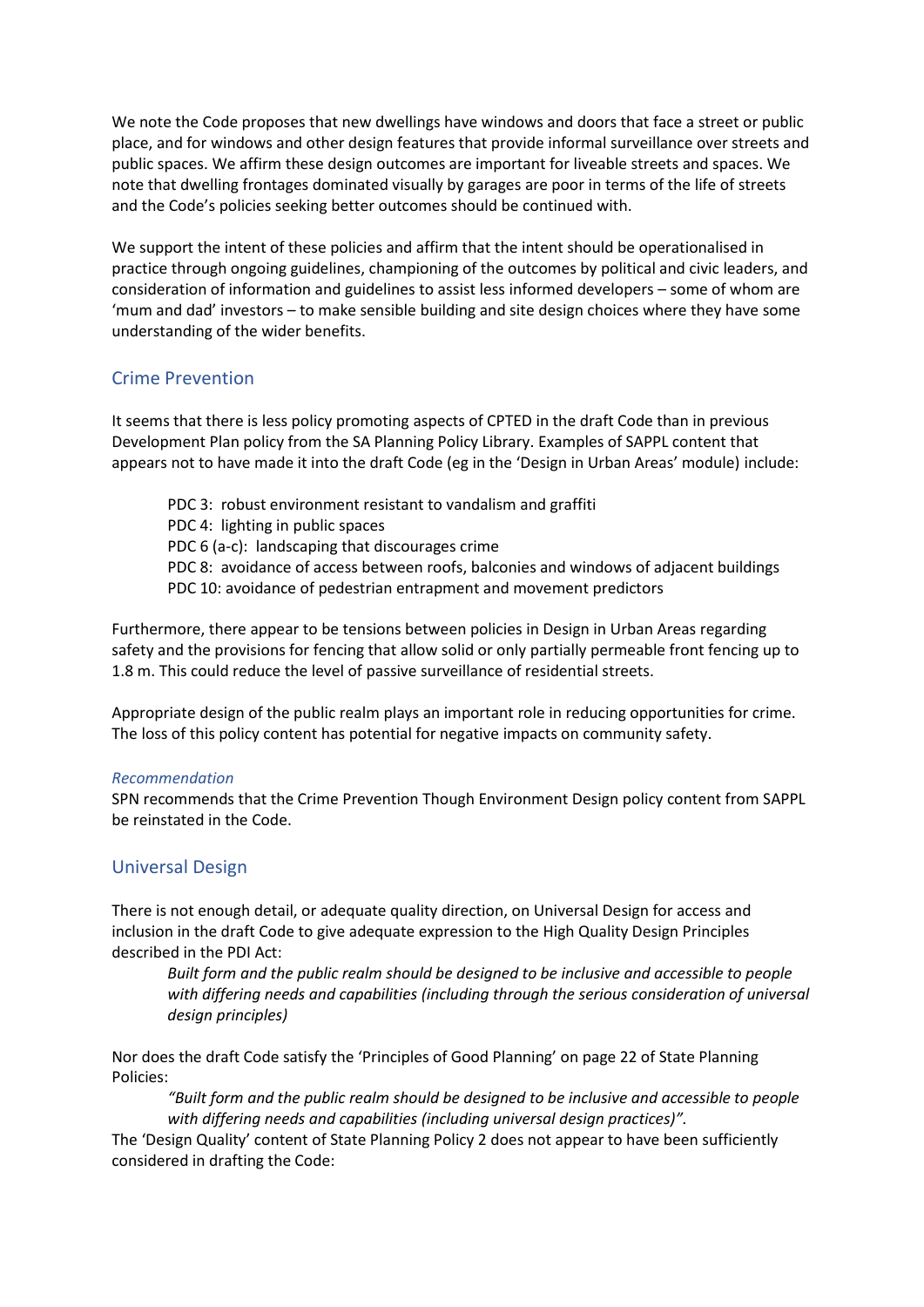*SPP 2.2 Promote best practice in access and inclusion planning in the design of buildings and places by applying the principles of Universal Design, Crime Prevention Through Environmental Design and Access and Inclusion*.

This is a serious shortcoming of the draft Code. With increasing rates of disability and an aging population in SA, as a State we cannot afford to neglect the opportunities provided through statutory planning to increase access and inclusion through universal design in the built environment.

There are some references to universal design, such as in the policy for 'Design in Urban Areas - Residential Development – 4 or more building levels', however, there does not seems to be consistent policy content throughout the Code. If only buildings 4 or more levels have universal design, but not the shared spaces around them or other forms of development, then the Code will not contribute to the achievement of an inclusive and accessible built form and public realm.

Furthermore, it is strange that Movement and Access PO 37.1 (a - d) for 'Design in Urban Areas – Supported Accommodation, Housing for Aged Persons and People with Disabilities' does not apply to other forms of housing. This policy provides for safe and convenient access for residents through ground level access or lifts to all units, kerb ramps at crossing points and a range of other requirements. With this sort of policy content, the Code appears to be providing for good access within a segregated form of residential development for people with disabilities, rather than ensuring an accessible environment everywhere, for the benefit of all, and the full range of housing choice for people living with disability.

The content of Movement and Access PO 37.1 (a - d) for 'Design in Urban Areas – Supported Accommodation, Housing for Aged Persons and People with Disabilities' is also not reflected in the Transport, Access and Parking section of the General Development Policies.

It has been stated that this is a 'like for like' policy conversion rather than a change of policy direction. However, given that Universal Design is an important aspect of 'High Quality Design' in the PDI Act, it is very disappointing that this has not advanced further in the content of the draft Planning & Design Code.

#### *Recommendation:*

SPN recommends that further work is undertaken by the State Planning Commission in order to

- provide meaningful and practical guidance to the application of Universal Design principles throughout the Planning and Design Code and other new planning instruments
- ensure a consistent provision of universal design policy within the Code
- consider the development of a specific Design Standard, supported by guidelines and
- provide training for planners in universal design.

## Social Infrastructure

There is a growing body of research that shows a link between social infrastructure and a range of positive benefits for individuals and communities such as improved social capital, mental health, levels of trust, perceived safety and neighbourhood cohesion (Baum et al, 2011) and subjective wellbeing (Davern et al 2017). A case study of the Caroline Springs Partnership in Victoria showed that social infrastructure partnership in a greenfields development context resulted in efficiencies and reduced operating costs for service providers including the Victorian Government, timely delivery and improved services, innovation and learning, a more engaged community, social connection and friendly neighbours (State of Queensland, 2018).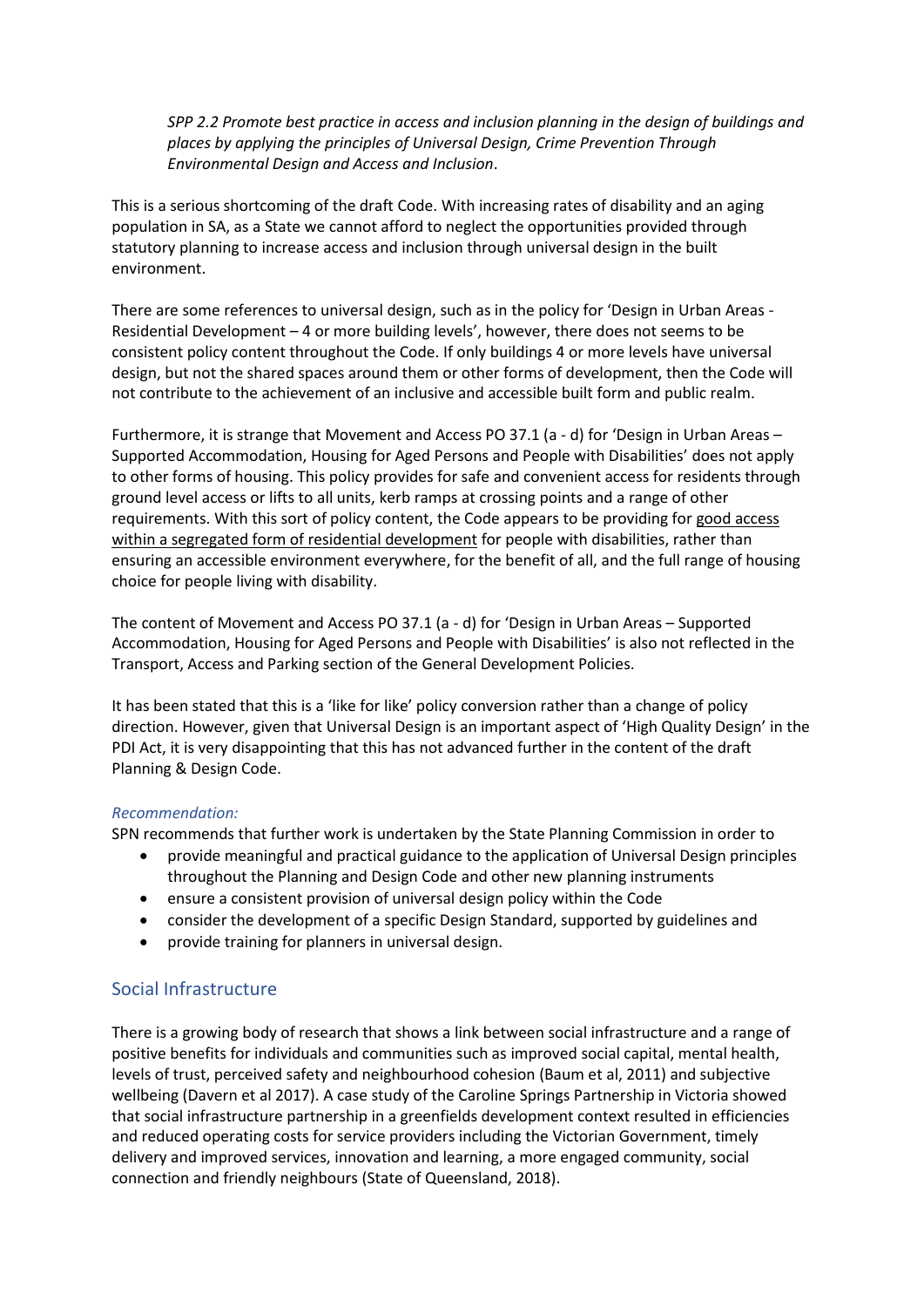It is therefore a concern of SPN that there appears to be a weakening of the links between residential development approval and consideration of the social infrastructure, community services and community facilities required by the future residents and visitors to the development in the draft Code.

Social infrastructure no longer appears in the relevant policy section on Infrastructure in the draft Code. In the SAPPL there was at least one PDC that referenced social infrastructure, hence requiring both the proponent and the assessing officer to consider the provision of relevant and appropriate social infrastructure for the proposed development.

#### *SAPPL (v6) Infrastructure:*

*PDC 2 Development should incorporate any relevant and appropriate social infrastructure, community services and facilities.*

The SAPPL also provided for reservation of land in advance for required social infrastructure in the Community Facilities General Section:

Community Facilities **Objectives** *(2) The proper provision of public and community facilities including the reservation of suitable land in advance of need.*

SPN could not identify in the draft Code the full equivalent to the SAPPL General Section policy for Community Facilities. Some of this policy content appears to have gone missing, despite the declared intent for this to be a 'like for like' policy transition from SAPPL to the P & D Code. Some policy for community facilities appears in zones such as Greenfield Suburban Neighbourhood Zone, but not all policy has been included in the Code. The follow is an example of policy content that has not transitioned form SAPPL to the Code:

Community Facilities

PDC 3

*Design of community facilities should encourage flexible and adaptable use of open space and facilities for a range of uses over time.*

This is an important design quality requirement for contemporary community facilities and it is strange that is has been omitted.

There is a 'Community Facilities Zone' in the Code which could have limited applicability to future community facility development proposals. Many community facilities are located in other zones, especially residential zones. With the trend toward mixed use zoning rather than single use zoning, few Community Zones will be created and some of these may be rezoned to facilitate mixed use in the future. SPN believes that policy guidance for community facilities is required and should be reinstated in the Code.

A clearer link between residential development and the planning of social infrastructure is also required in order to ensure the State Planning Policy delivers the intent of Principles of Good Planning (Activation and livability principles; Integrated delivery principles) and SPP 1: Integrated Planning.

Both the *State Planning Policies* (SPP) and *30-year Plan for Greater Adelaide* envisage residential development that is close to services and facilities in order to create liveable and walkable communities. Without Code policy that addresses social infrastructure provision through statutory planning, there are risks of underserviced communities with potential for negative impacts on health, wellbeing, social connection and access to relevant services for citizens.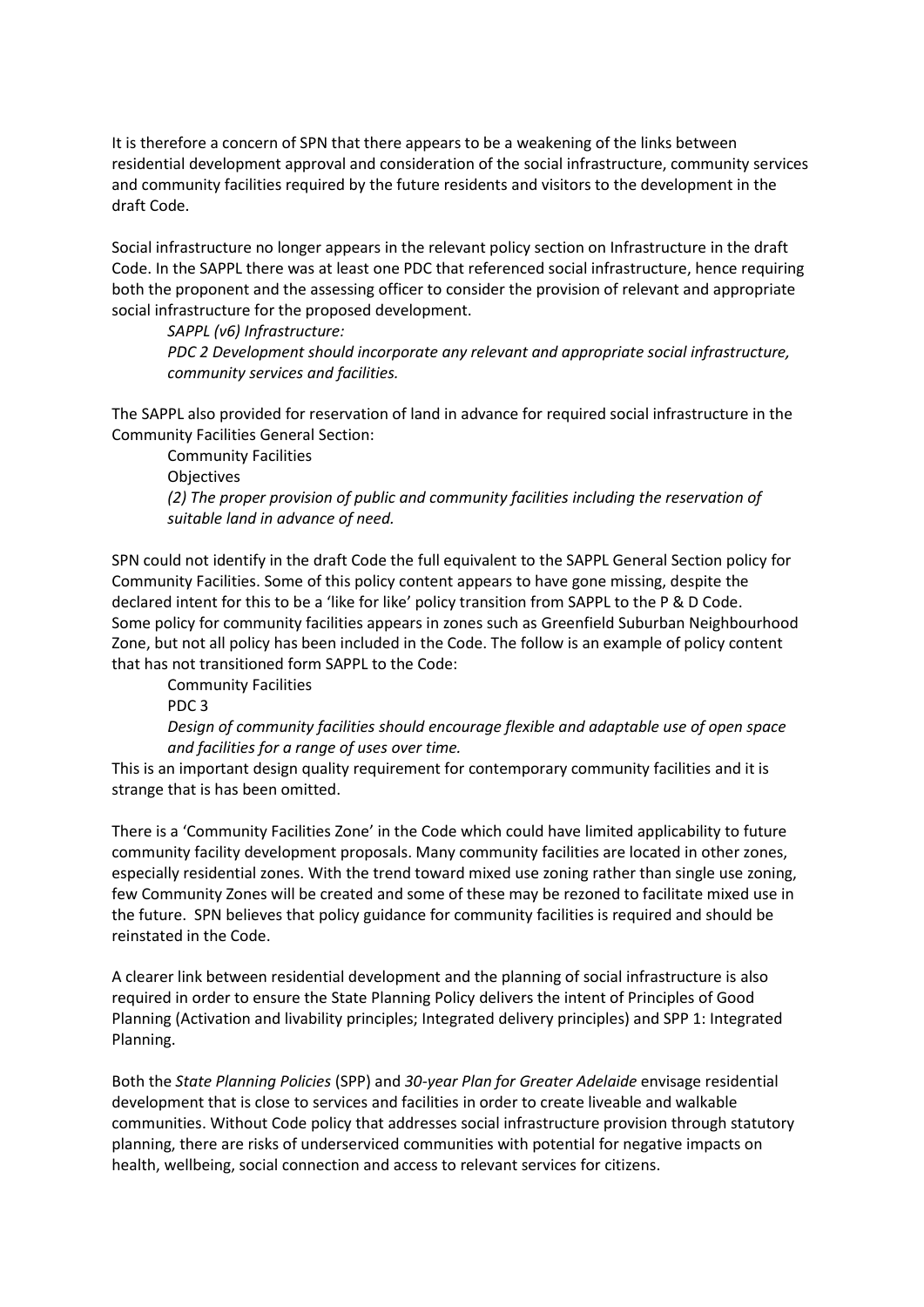Large parts of Adelaide are undergoing densification without clear mechanisms to ensure increased population is linked to provision of social infrastructure. The cumulative impacts of infill development can add significant new demand and outstrip capacity of social infrastructure. This threatens the quality of life and long-term wellbeing of residents, and it also puts at risk the public acceptance of higher density living. Experience in other Australian cities suggests that density increases will be resisted due to insufficient social infrastructure provision to support the future resident population. Early planning for school sites is a particular concern. These are not easy or low cost to retrofit and need to be planned early and in the right locations to ensure land availability as well as encourage active transport to school.

Best practice in the planning and design of contemporary community facilities includes recognition of the role of these in contributing to sense of place, activation of streets and open spaces, and clustering to create successful 'community hubs'. These hubs often build on or include recreation facilities, adding additional elements and creating more flexible, mixed-use community spaces that are financially viable. Adelaide examples of this trend include Glenunga Hub in the City of Burnside and the ARC in City of Campbelltown which include spaces for recreation as well as other community uses. These types of projects enable a more efficient use of space, as Clubroom spaces can be designed for use by other groups outside of the busy times associated with active sport (evening and weekends), and they attract a broad section of the community as well with flexible rooms for a range of programs and activities. The draft Code does not appear to support best practice in this regard. For example, the General Section for Open Space and Recreation includes this policy:

PO 7.1 Buildings and car parking areas in open space areas are designed, located and of a scale to be unobtrusive.

Furthermore, the Recreation Zone does not include community meeting space, community centre, community services etc, and the Zone policy also encourages buildings to be set back from the street 50 m.

A modern, multi-purpose community and recreation hub is unlikely to be an 'unobtrusive building', and a strong 'street presence' may be desirable to give the building civic qualities, promote surveillance and safety and attract community members to use it.

We note the ongoing intensification of inner and middle Adelaide has increased land values over the last five years during which time many not for profit social service agencies are continuing to provide services and in the case of those associated with disability, been subject to reform associated with the NDIS. The impact of the planning system on land values and the availability of land and facilities for not for profit services in integrated centres or easy access locations is a factor that the planning system needs to better consider. We acknowledge this may be beyond the current Code but is a matter the Commission needs to consider and investigate at some stage.

There also appears to be inconsistency in the language used for community services and facilities between various zones and the general policy content. There should be a review to ensure consistent descriptors and definitions for these.

#### *Recommendation:*

SPN recommends that

• the important link between development (especially residential development) and planning for social infrastructure be reinstated in the Code. This could be through retaining social infrastructure policy in the Infrastructure section for General Development Policies.